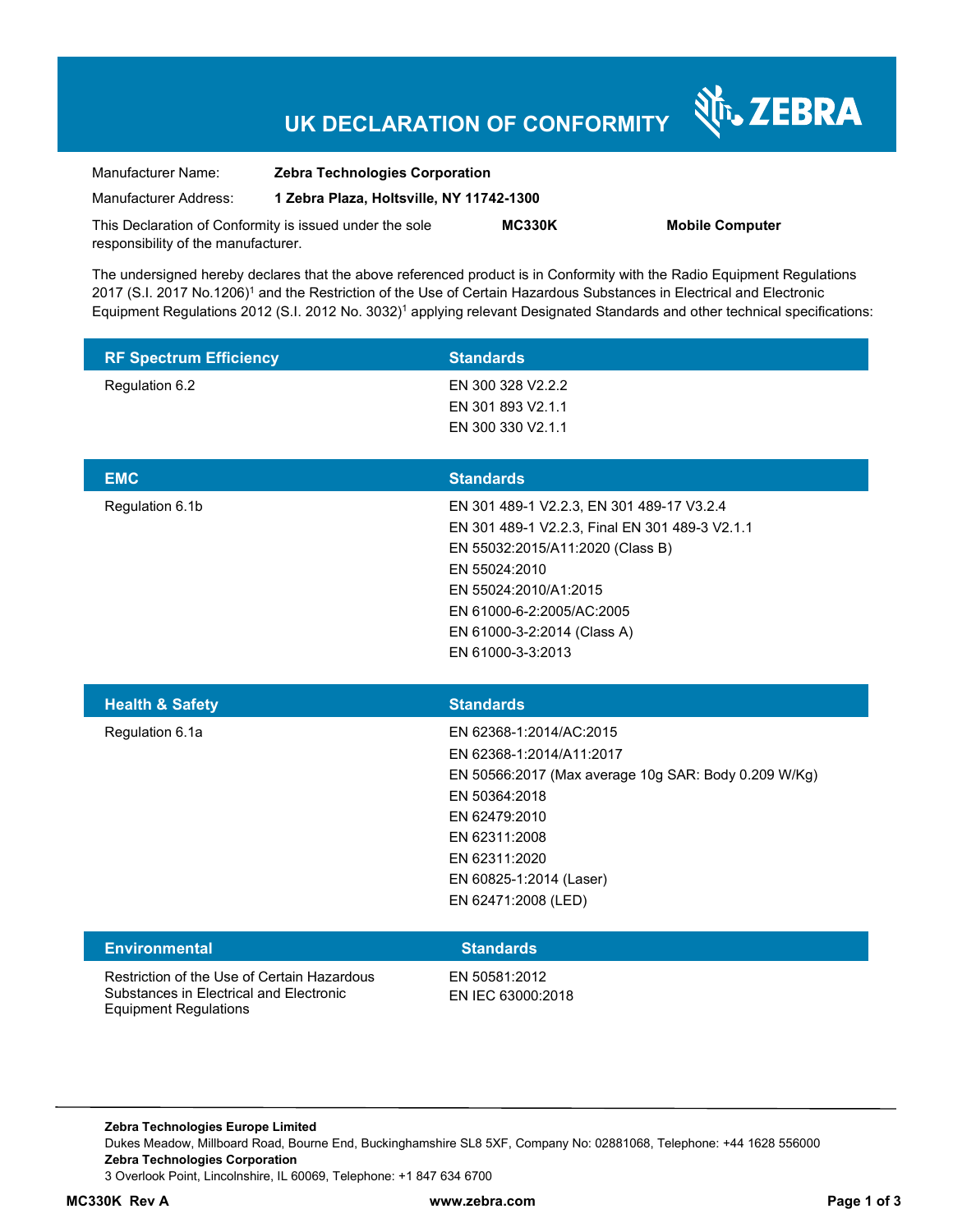## **UK DECLARATION OF CONFORMITY**

With regard to the Radio Equipment Regulations 2017 (S.I. 2017 No.1206)<sup>1</sup>, the conformity assessment procedure referred to in regulation 41(4)(a) and detailed in Schedule 2 has been followed.

 $^{\rm 1}$  As amended by applicable EU withdrawal legislation implemented at the time of issuing this declaration

#### **Signed on behalf of Zebra Technologies Corporation**

*(Signature of authorized person)* Marco Belli Rev: A Sr. Manager, Regulatory **Date: 16 March 2021** Controller and Date: 16 March 2021 Place: Bourne End, UK

Nr. ZEBRA

**Zebra Technologies Europe Limited**  Dukes Meadow, Millboard Road, Bourne End, Buckinghamshire SL8 5XF, Company No: 02881068, Telephone: +44 1628 556000 **Zebra Technologies Corporation**  3 Overlook Point, Lincolnshire, IL 60069, Telephone: +1 847 634 6700